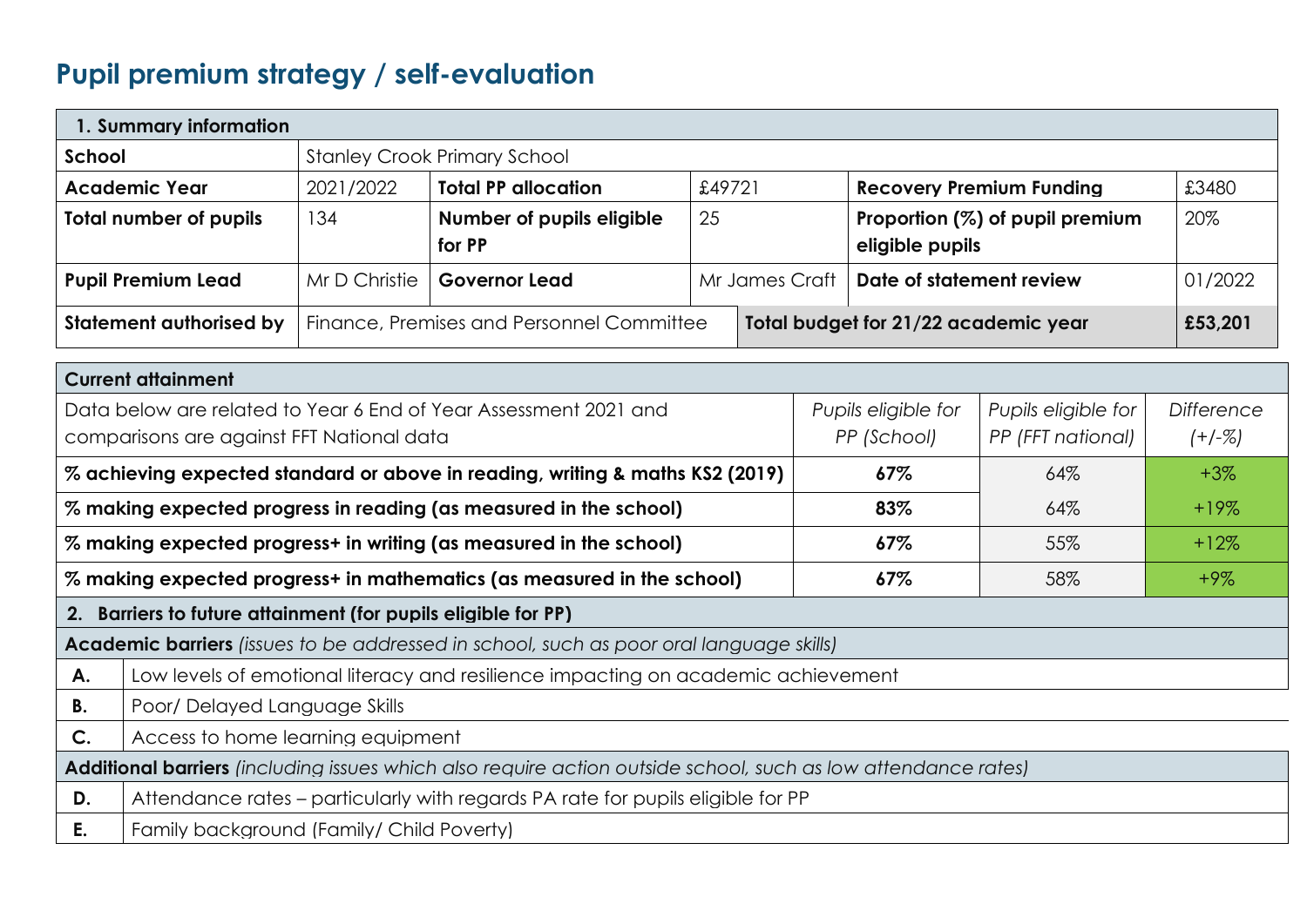|             | <b>3. Intended outcomes</b> (specific outcomes and how they will be measured)                                                                               | Success criteria                                                                                                                                                  |
|-------------|-------------------------------------------------------------------------------------------------------------------------------------------------------------|-------------------------------------------------------------------------------------------------------------------------------------------------------------------|
| Α.          | Provision to support PP pupils' SEMH needs will enhance academic achievement<br>and evidence improved progress rates to 'narrow the gap' with other pupils. | Achievement of those pupils eligible for pupil premium<br>funding will evidence outcomes for achievement<br>above national and progress rates with a positive VA. |
| В.          | Language support and development will be targeted to those pupils eligible for<br>pupil premium to enhance outcomes in literacy                             | PP pupils will be targeted for support with SALT/S&L<br>provision (EY/KS1) to evidence rapid progress in<br>reading and writing by Year 3                         |
| $C_{\cdot}$ | Support for families of children eligible for pupil premium will be targeted to support<br>with home learning and improved engagement                       | Progress rates and VA outcomes for PP pupils will<br>evidence rapid progress and improved engagement in<br>home learning                                          |
| D.          | Attendance engagement and improvement strategies will be established to<br>support vulnerable families and improve attendance rates for PP pupils           | PA rates of PP pupils will be below local and national<br>comparisons                                                                                             |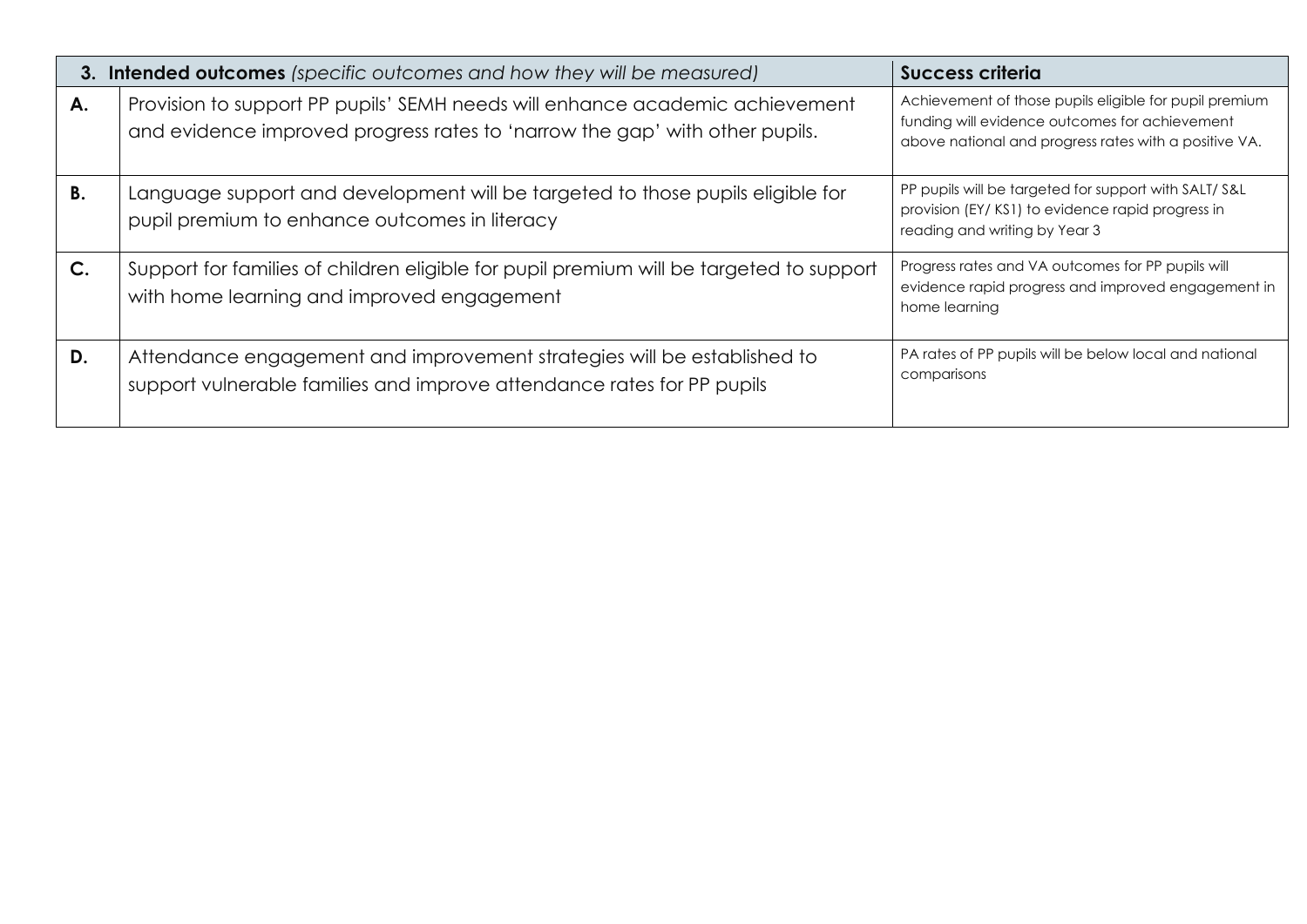| 4. Review of expenditure                                                                                                                            |                                                                                        |                                                                                                                                                                                                     |                                                                                                                                                                                                                                                                                                                                                                                                                      |        |  |  |  |
|-----------------------------------------------------------------------------------------------------------------------------------------------------|----------------------------------------------------------------------------------------|-----------------------------------------------------------------------------------------------------------------------------------------------------------------------------------------------------|----------------------------------------------------------------------------------------------------------------------------------------------------------------------------------------------------------------------------------------------------------------------------------------------------------------------------------------------------------------------------------------------------------------------|--------|--|--|--|
| <b>Previous Academic Year</b>                                                                                                                       |                                                                                        | 2020/2021                                                                                                                                                                                           |                                                                                                                                                                                                                                                                                                                                                                                                                      |        |  |  |  |
| i. Quality of teaching for all                                                                                                                      |                                                                                        |                                                                                                                                                                                                     |                                                                                                                                                                                                                                                                                                                                                                                                                      |        |  |  |  |
| <b>Action</b>                                                                                                                                       | <b>Intended</b><br>outcome                                                             | <b>Estimated impact:</b> Did you meet the<br>success criteria? (Include impact on<br>pupils not eligible for PP, if<br>appropriate).                                                                | <b>Lessons learned</b><br>(and whether you will continue with this<br>approach)                                                                                                                                                                                                                                                                                                                                      | Cost   |  |  |  |
| LAC/ PLAC pupils are<br>cared for pastorally,<br>make progress<br>academically and the<br>school remains<br>complaint with<br>external requirements | LAC/ PLAC pupils<br>achievement is in<br>line or better than<br>non-PP                 | • All LAC/ PLAC pupils to make at least expected<br>progress in 2021<br>• PLAC Support Plan established to establish<br><b>SMART</b> targets<br>• PP Policy reviewed<br>• LAC/ PLAC policy reviewed | Progress outcomes were significantly supported through<br>the effective delivery of pastoral support programmes for<br>LAC/ PLAC pupils.<br>Support plans were established with families to ensure<br>effective targets were set, leading to improvements in<br>monitoring and provision for these children.<br>All LAC/ PLAC pupils made at least expected progress in<br>2021.<br>Approach to continue in 2021/22. | £15000 |  |  |  |
| Changes to PP staffing<br>support reviewed                                                                                                          | Support and<br>intervention in<br>place to enable<br>improved PP pupils<br>achievement | Teaching Assistant staffing support aligned to<br>TEAMs with highest proportion of PP pupils<br>Staff CPD to improve effectiveness of teaching<br>support                                           | Outcomes of PP pupils higher than national averages:<br>PP achievement gap for Reading narrowed in 2021.<br>Y2: 75%/ 51% Exp+ (+9% VA)/ 101.8 Avge. Scaled Score<br>$(+2.7 VA)$<br>Y6: 83%/ 64% Exp+ (+16% VA)/ 109.0 Avge. Scaled Score<br>$(+6.0 VA)$                                                                                                                                                              | £20000 |  |  |  |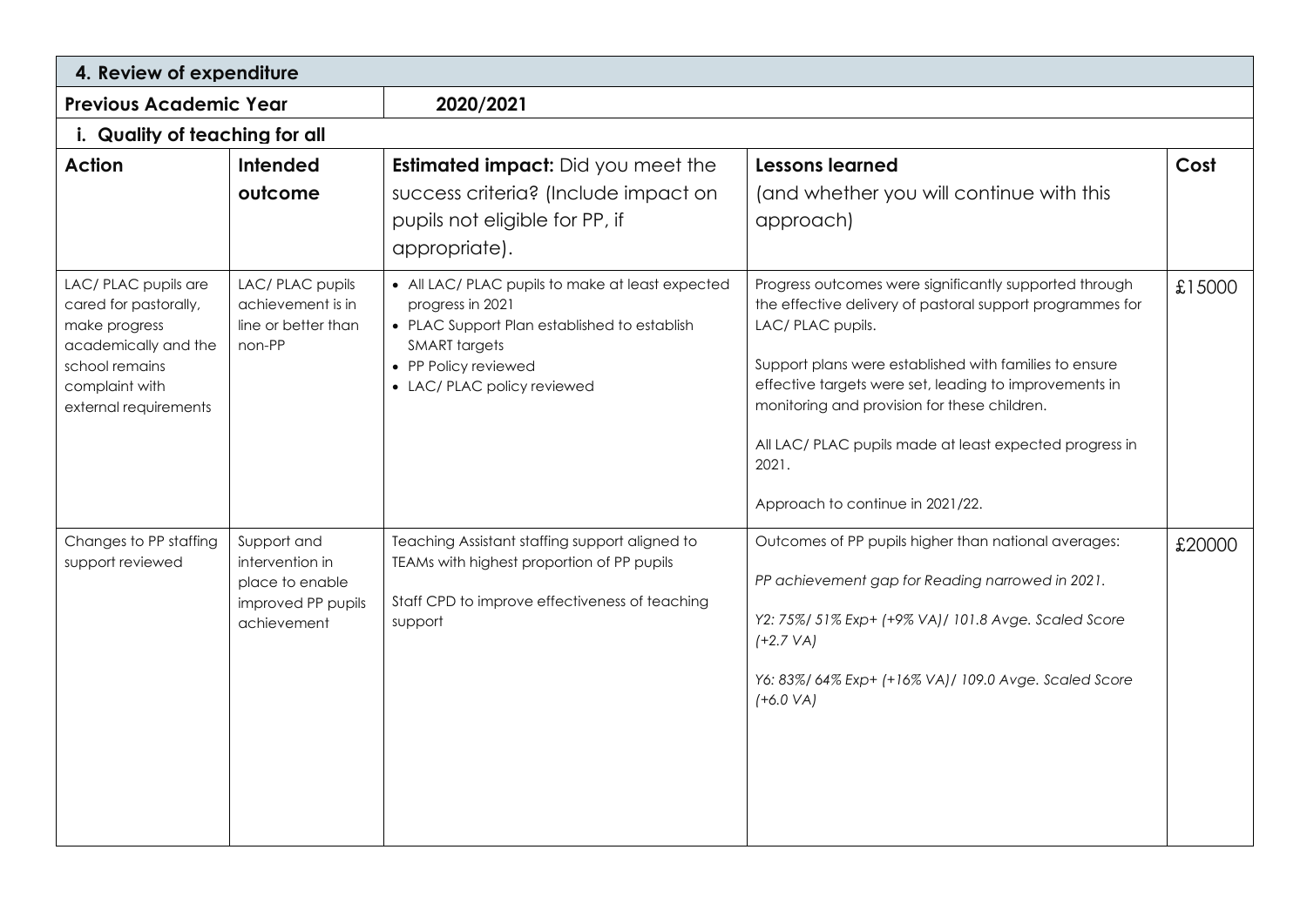| ii. Targeted support                                                                                                   |                                                                                                                                                                              |                                                                                                                                                                                                                                                       |                                                                                                                                                                                                                                                                                                                                                             |       |  |  |  |
|------------------------------------------------------------------------------------------------------------------------|------------------------------------------------------------------------------------------------------------------------------------------------------------------------------|-------------------------------------------------------------------------------------------------------------------------------------------------------------------------------------------------------------------------------------------------------|-------------------------------------------------------------------------------------------------------------------------------------------------------------------------------------------------------------------------------------------------------------------------------------------------------------------------------------------------------------|-------|--|--|--|
| <b>Action</b>                                                                                                          | <b>Intended</b><br>outcome                                                                                                                                                   | <b>Estimated impact:</b> Did you meet the<br>success criteria? (Include impact on<br>pupils not eligible for PP, if                                                                                                                                   | <b>Lessons learned</b><br>(and whether you will continue with this<br>approach)                                                                                                                                                                                                                                                                             | Cost  |  |  |  |
| PP profiles in place for<br>pupils from Y1 to Y6<br>Assessment and<br>tracking systems to be<br>in place for PP pupils | System refined and<br>shaped according<br>to year group and<br><b>TEAM</b> specific<br>targets for PP pupils<br>to enable higher<br>proportion of good<br>or better progress | Proportion of PP pupils making good or better<br>progress to be above national comparative data<br>for Re, Wr and Ma.                                                                                                                                 | FFT assessment and tracking provides a focused system to<br>measure individual/ group PP pupil achievement and<br>targets (pupil profile) KPI measures include aspirational<br>targets for PP pupils per year group/ TEAM<br>Target: focus on writing. maths to improve attainment in<br>these subjects to broadly match reading outcomes for PP<br>pupils. | £7500 |  |  |  |
| iii. Other approaches                                                                                                  |                                                                                                                                                                              |                                                                                                                                                                                                                                                       |                                                                                                                                                                                                                                                                                                                                                             |       |  |  |  |
| <b>Action</b>                                                                                                          | Intended<br>outcome                                                                                                                                                          | <b>Estimated impact:</b> Did you meet the<br>success criteria? (Include impact on<br>pupils not eligible for PP, if                                                                                                                                   | <b>Lessons learned</b><br>(and whether you will continue with this<br>approach)                                                                                                                                                                                                                                                                             | Cost  |  |  |  |
| Pastoral systems and<br>processes aligned<br>towards Year 2 and<br>Year 6                                              | PP achievement<br>gap closed                                                                                                                                                 | KS2 2021 outcomes for PP pupils to be at least in<br>line with national for achievement in Re, Wr, and<br>Ma combined.<br>Improved resilience of PP pupils evidence through<br>baseline and internal monitoring data for<br>programmes across school. | To focus pastoral systems more closely towards supporting<br>PP pupils in writing<br>Improve proportion of disadvantaged pupils accessing<br>pastoral support programmes/ wider curriculum<br>opportunities                                                                                                                                                 | £5000 |  |  |  |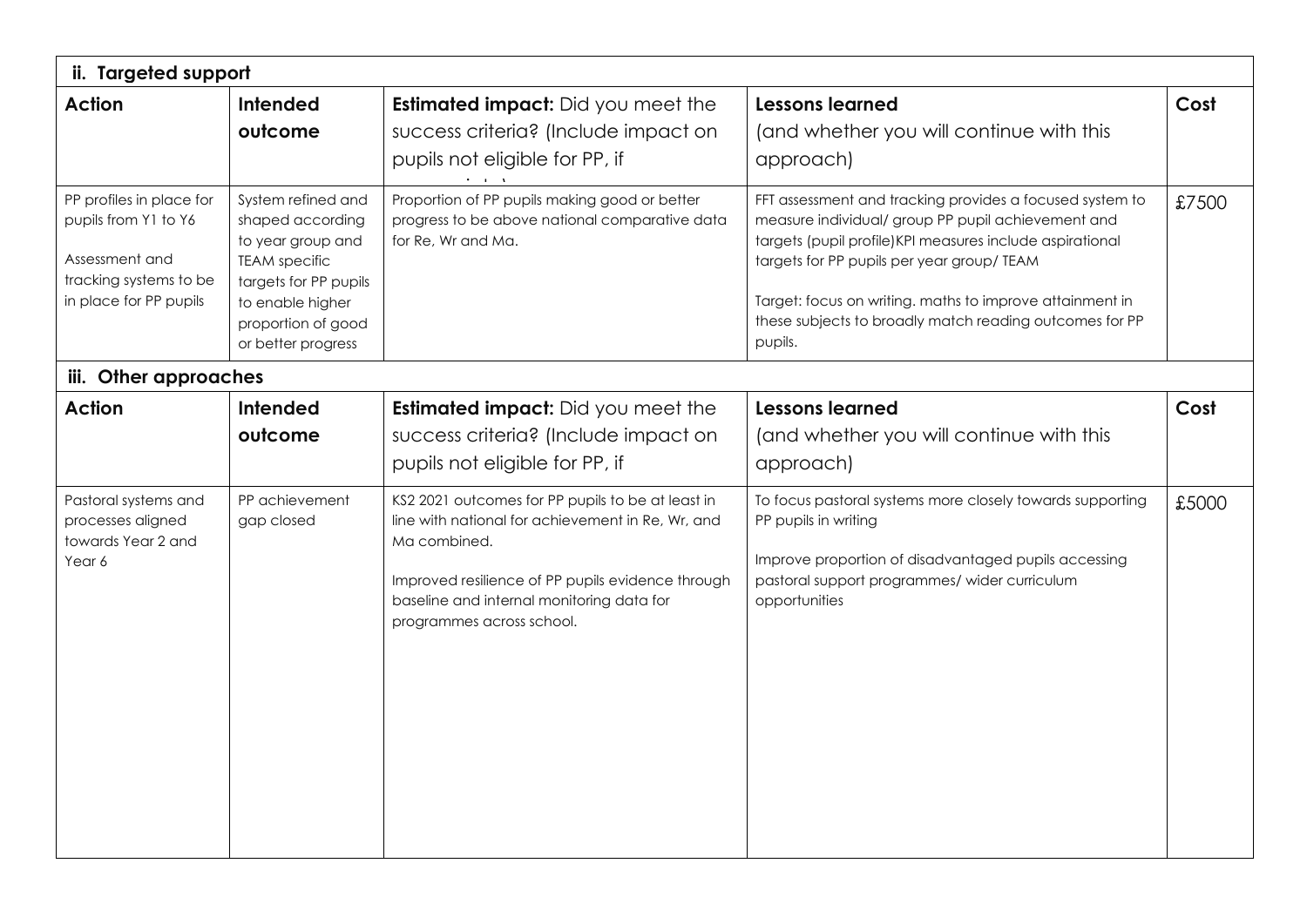| 5. Planned expenditure                                                                                                                                                                                                   |                                                                                                                                                                                                                                                                  |                                                                                                                                                                                                                                                                            |                                                                                                                                                                                         |                   |                                         |  |
|--------------------------------------------------------------------------------------------------------------------------------------------------------------------------------------------------------------------------|------------------------------------------------------------------------------------------------------------------------------------------------------------------------------------------------------------------------------------------------------------------|----------------------------------------------------------------------------------------------------------------------------------------------------------------------------------------------------------------------------------------------------------------------------|-----------------------------------------------------------------------------------------------------------------------------------------------------------------------------------------|-------------------|-----------------------------------------|--|
| Academic year                                                                                                                                                                                                            | 2021/2022                                                                                                                                                                                                                                                        |                                                                                                                                                                                                                                                                            |                                                                                                                                                                                         |                   |                                         |  |
| The three headings enable you to demonstrate how you are using the Pupil Premium to improve classroom pedagogy, provide<br>targeted support and support whole school strategies<br>i. Quality of teaching for all        |                                                                                                                                                                                                                                                                  |                                                                                                                                                                                                                                                                            |                                                                                                                                                                                         |                   |                                         |  |
| <b>Action</b>                                                                                                                                                                                                            | Intended<br>outcome                                                                                                                                                                                                                                              | What is the evidence and<br>rationale for this choice?                                                                                                                                                                                                                     | How will you ensure it is<br>implemented well?                                                                                                                                          | <b>Staff lead</b> | When will you review<br>implementation? |  |
| Restructure<br>designation of SENCo<br>to provide strategic<br>leadership targeting<br>improvement to<br>pastoral outcomes for<br>vulnerable learners in<br>school (with a<br>particular focus on the<br>RSE curriculum) | Pastoral support<br>programmes and<br>support links will<br>evidence<br>improvement across<br>PSE and academic<br>outcomes                                                                                                                                       | Targeted overview of role and<br>responsibility will utilise SENCo<br>knowledge and expertise in<br>supporting PP outcomes and<br>providing guidance and support for<br>teachers in the implementation of the<br>RSE curriculum                                            | SENCo SLT release time - each<br>Friday<br>Regular meetings with SENCo and<br>reviews during SLT meetings<br>Monitoring of intervention and<br>support overviews with class<br>teachers | Mrs Martin        | Jan 2022                                |  |
| Restructure<br>designation of DHT<br>Leadership Role to<br>focus targeted support<br>on curriculum design<br>and response to<br>COVID catch up (with<br>a focus on academic<br>outcomes of PP pupils)                    | The school curriculum<br>offer will provide<br>broad reassurance to<br>SLT in its effectiveness<br>in supporting PP<br>pupils.<br>PP pupil progress will<br>be in line or better<br>that 'other' pupils in<br>school and better<br>than PP pupils<br>nationally. | DHT has a wealth of expertise in<br>assessment and curriculum planning<br>for improvements to pupil outcomes.<br>Specific and targeted focus towards<br>PP attendance and academic<br>achievement will enable more<br>effective implementation of policy<br>and programmes | PP pupil progress and attainment<br>will evidence improvements<br>against 'other' pupils and PP pupils<br>nationally.                                                                   | Mrs Wilkinson     | Jan 2022                                |  |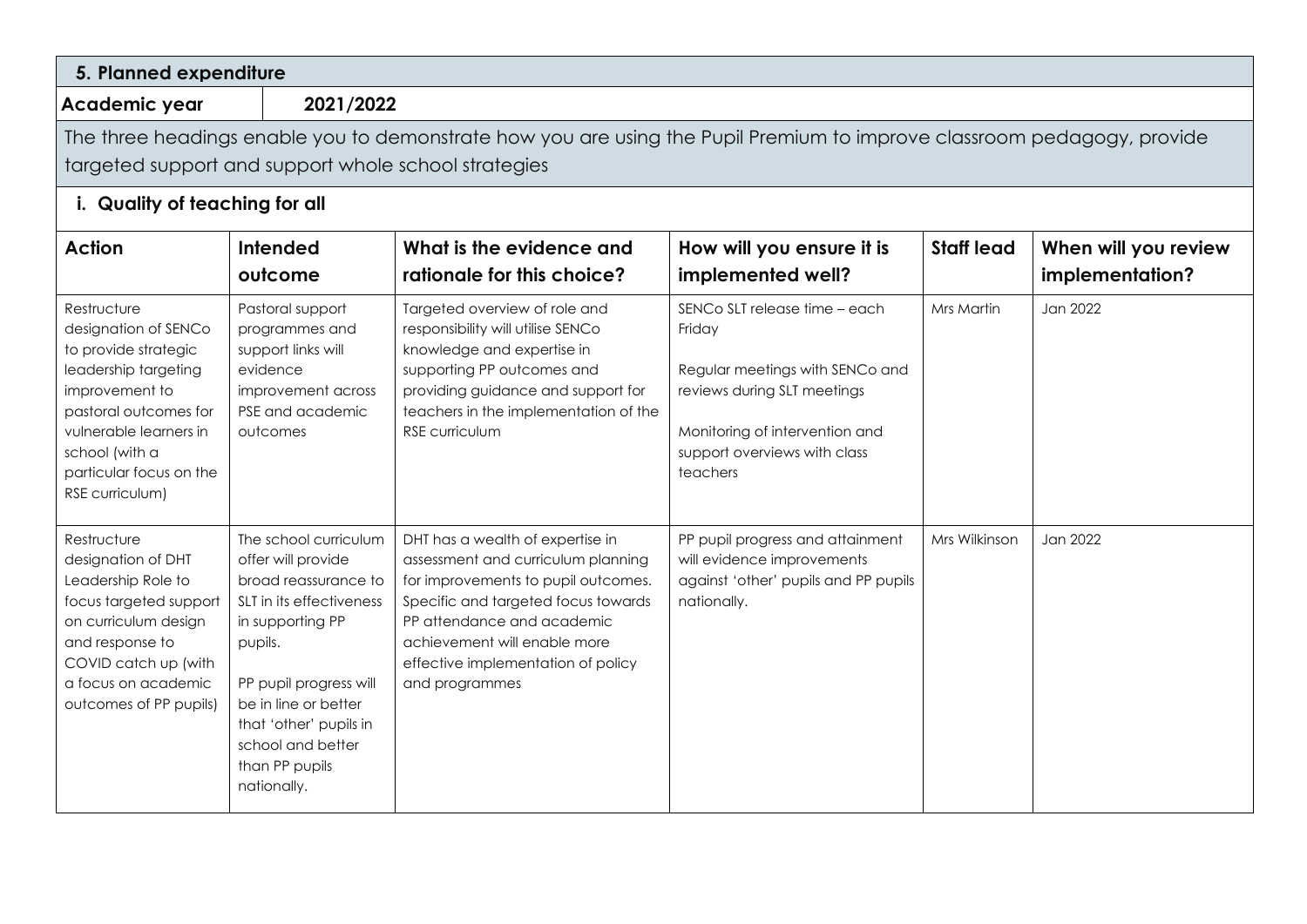| Intervention overviews<br>to focus on PP pupil<br>writing support -<br>particular focus on<br>Year 2 and UKS2 year<br>groups                                             | Outcomes for PP<br>pupils in Year 2 and<br>Year 6 to be at least<br>in line with national<br>PP pupils and<br>assessment will<br>evidence gaps<br>closing between<br>these and 'other'<br>pupils in school | Most recent assessment indicates PP<br>progress and attainment is weakest in<br>writing. Clear need for more focused<br>and targeted support in this area.                                                                                                                                                         | Monitoring will provide evidence<br>of specific support in provision<br>delivery to enable PP pupils to<br>achieve in writing                                                             | Mrs Kyle                   |                                         |
|--------------------------------------------------------------------------------------------------------------------------------------------------------------------------|------------------------------------------------------------------------------------------------------------------------------------------------------------------------------------------------------------|--------------------------------------------------------------------------------------------------------------------------------------------------------------------------------------------------------------------------------------------------------------------------------------------------------------------|-------------------------------------------------------------------------------------------------------------------------------------------------------------------------------------------|----------------------------|-----------------------------------------|
|                                                                                                                                                                          |                                                                                                                                                                                                            |                                                                                                                                                                                                                                                                                                                    |                                                                                                                                                                                           | <b>Total budgeted cost</b> | £25000                                  |
| ii. Targeted support                                                                                                                                                     |                                                                                                                                                                                                            |                                                                                                                                                                                                                                                                                                                    |                                                                                                                                                                                           |                            |                                         |
| <b>Action</b>                                                                                                                                                            | Intended<br>outcome                                                                                                                                                                                        | What is the evidence and<br>rationale for this choice?                                                                                                                                                                                                                                                             | How will you ensure it is<br>implemented well?                                                                                                                                            | <b>Staff lead</b>          | When will you review<br>implementation? |
| Increase the<br>proportion of PP pupils<br>who access pastoral<br>support programmes                                                                                     | Improved emotional<br>resilience and<br>academic<br>confidence/<br>engagement                                                                                                                              | A high proportion of PP pupils in<br>school exhibit some form of difficulty<br>with emotional resilience/ SEMH.<br>Improving access for these pupils<br>within various school and external<br>agency programmes will strengthen<br>these areas, develop aspiration and<br>improve academic outcomes                | Reviews of PP pupil engagement<br>in programmes will evidence<br>increased percentages of PP<br>pupils                                                                                    | Mrs Shields/<br>Mrs Kyle   | Jan 2022                                |
| Cutting the Cost of the<br>School Day support for<br>parents of PP pupils<br>(uniform, transport,<br>resources including at<br>home, after-school<br>and breakfast club) | Improved<br>attendance of PP<br>pupils, engagement<br>within school and<br>academic<br>achievement                                                                                                         | Family and Child Poverty relates to<br>132,000 families living in the North East<br>(28% of children) with 25.5% of<br>children living in poverty in Durham.<br>Achievement at school is heavily<br>determined by family background<br>and poverty rates (Year 6 PP pupils x3<br>behind their more affluent peers) | PA rates for PP pupils will be below<br>local and national comparisons.<br>Reviews of support to families will<br>evidence improvements to<br>engagement and achievement of<br>PP pupils. | Mr Christie                | Jan 2022                                |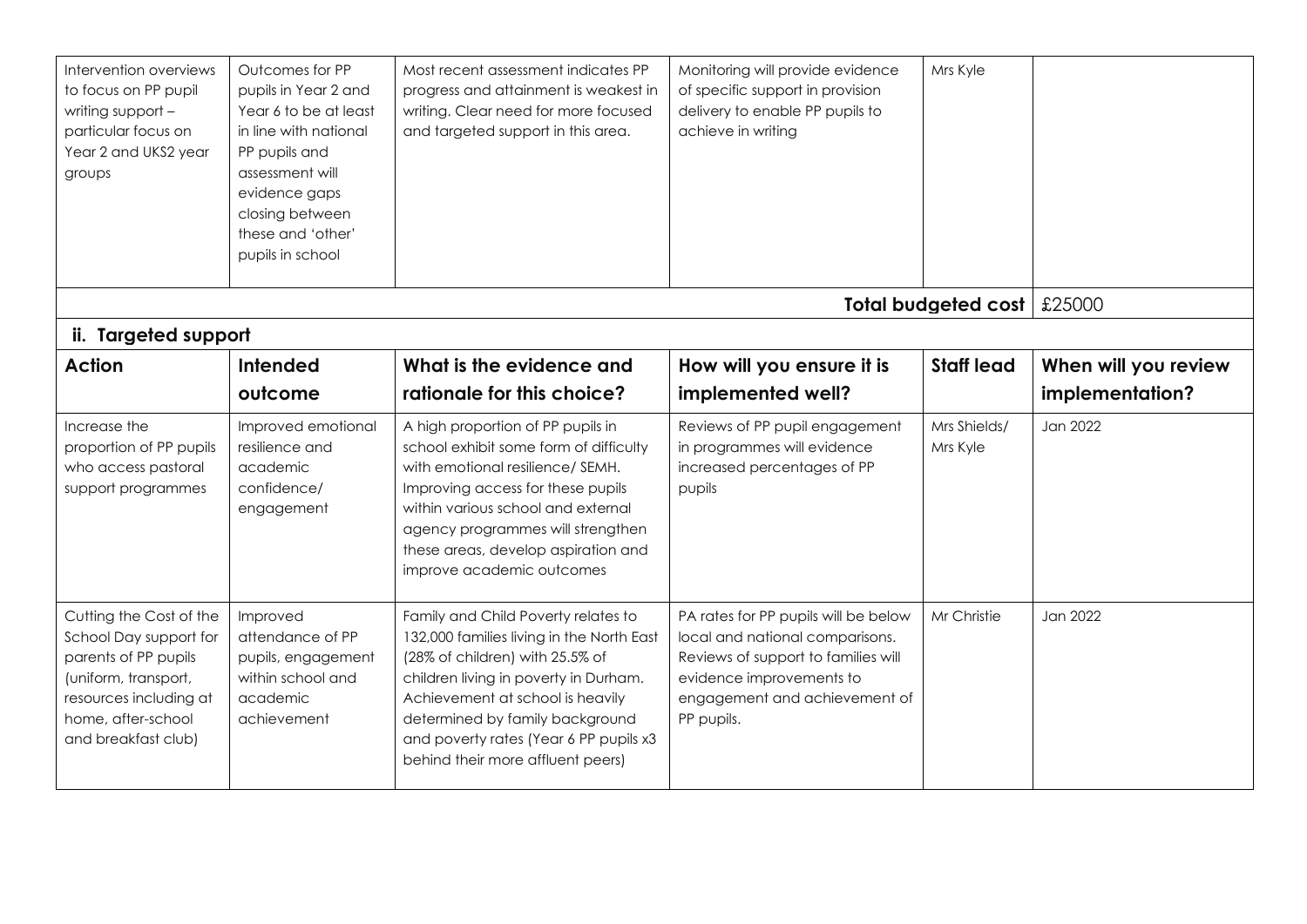| To develop<br>programme to support<br>GaT PP pupils at school                                                 | Increase in proportion<br>of PP pupils achieving<br>higher standard/<br>greater depth in Re,<br>Wr and Ma. | Throughout school, a proportion of PP<br>pupils are working (or are close to be<br>working) at a higher standard in either<br>Re, Wr and Ma - or all three<br>combined.<br>Providing GaT PP pupils with more<br>educational experiences and<br>opportunities focused on these higher<br>standards will secure achievement | PP pupils working at a higher<br>standard in Year 2 and Year 6 will<br>be above national comparative<br>data for PP pupils.                 | Miss Williams                | Jan 2022                                |
|---------------------------------------------------------------------------------------------------------------|------------------------------------------------------------------------------------------------------------|---------------------------------------------------------------------------------------------------------------------------------------------------------------------------------------------------------------------------------------------------------------------------------------------------------------------------|---------------------------------------------------------------------------------------------------------------------------------------------|------------------------------|-----------------------------------------|
|                                                                                                               |                                                                                                            |                                                                                                                                                                                                                                                                                                                           |                                                                                                                                             | Total budgeted cost   £12500 |                                         |
| iii. Other approaches                                                                                         |                                                                                                            |                                                                                                                                                                                                                                                                                                                           |                                                                                                                                             |                              |                                         |
| <b>Action</b>                                                                                                 | Intended<br>outcome                                                                                        | What is the evidence and<br>rationale for this choice?                                                                                                                                                                                                                                                                    | How will you ensure it is<br>implemented well?                                                                                              | <b>Staff lead</b>            | When will you review<br>implementation? |
| Increase proportion of<br>PP pupils accessing<br>provision for wider<br>curriculum and cultural<br>activities | Tracking will indicate<br>an increase in<br>proportion of PP<br>pupils accessing<br>these activities       | Improving access for PP pupils to<br>wider curriculum and cultural<br>activities will broaden and enhance<br>their educational experiences,<br>positively impacting on SEMH needs<br>and academic achievement                                                                                                             | Regular monitoring and targeted<br>planning will provide PP pupils will<br>improved access opportunities for<br>wider curriculum activities | Mrs Graham/<br>Mrs Kyle      | Jan 2022                                |
| Improve support<br>arrangements for<br>transition of PP pupils<br>to secondary school                         | Sustained and secure<br>progress for PP pupils<br>at secondary school<br>(Year 7)                          | Transition to secondary school<br>presents a real challenge for all<br>pupils; moreover, those from<br>vulnerable backgrounds - often,<br>negatively impacting on<br>achievement and future progress                                                                                                                      | Spark Resilience and Passport<br>programmes will be established in<br>Summer term to support PP pupils<br>prepare for effective transition  | Mrs Kyle                     | April 2022                              |
|                                                                                                               |                                                                                                            |                                                                                                                                                                                                                                                                                                                           |                                                                                                                                             | Total budgeted cost          | £15000                                  |